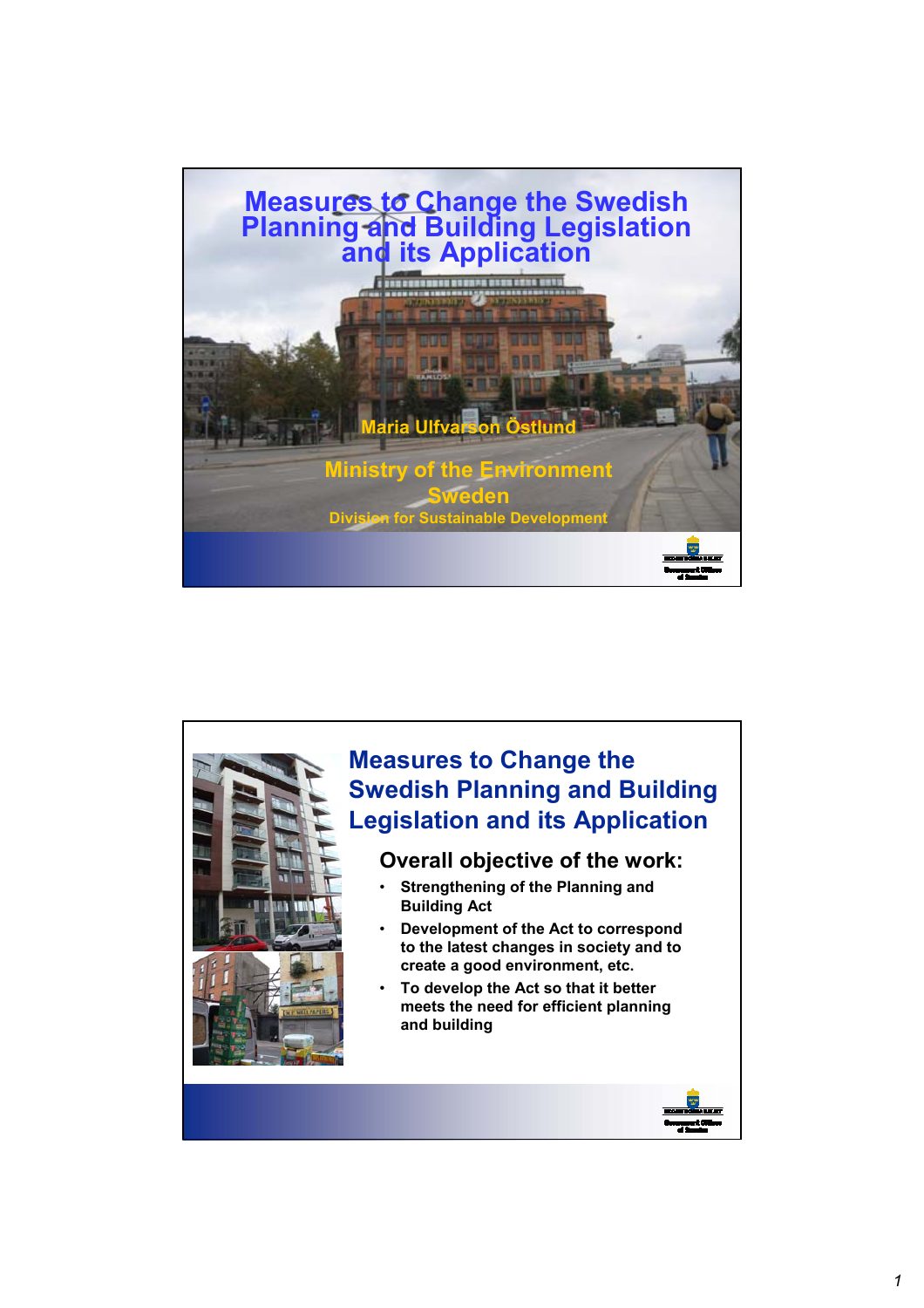

## **Background**

- **A Parliamentary Committee submitted its final report late 2005.**
- **The directive was extensive**
- **The committee had a difficult task**
- **There is a great support for the basic principles**
- **The proposals involve no basic changes**
- **Many problems arise from failure to apply**
- **Few problems are caused by the legislation**

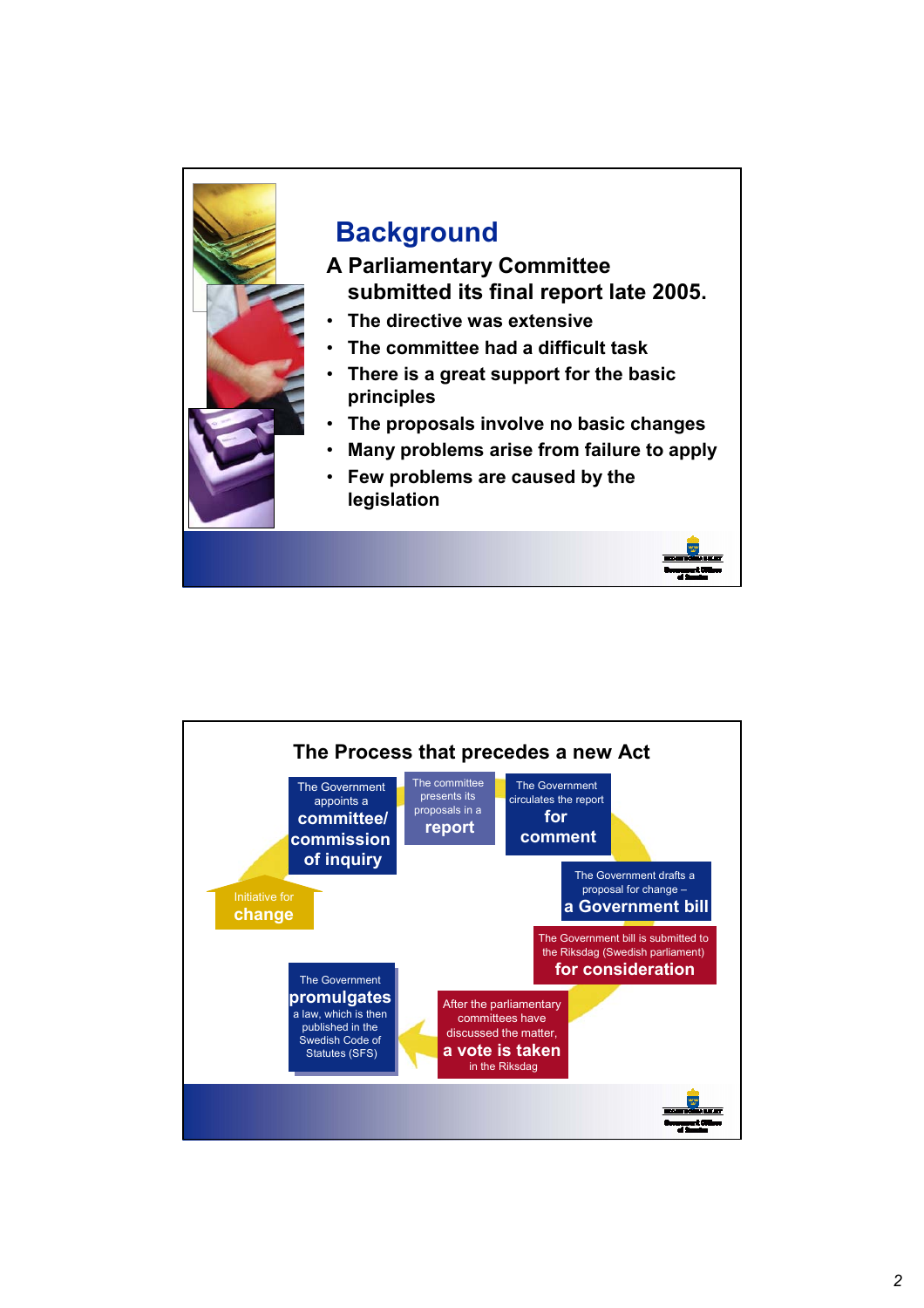